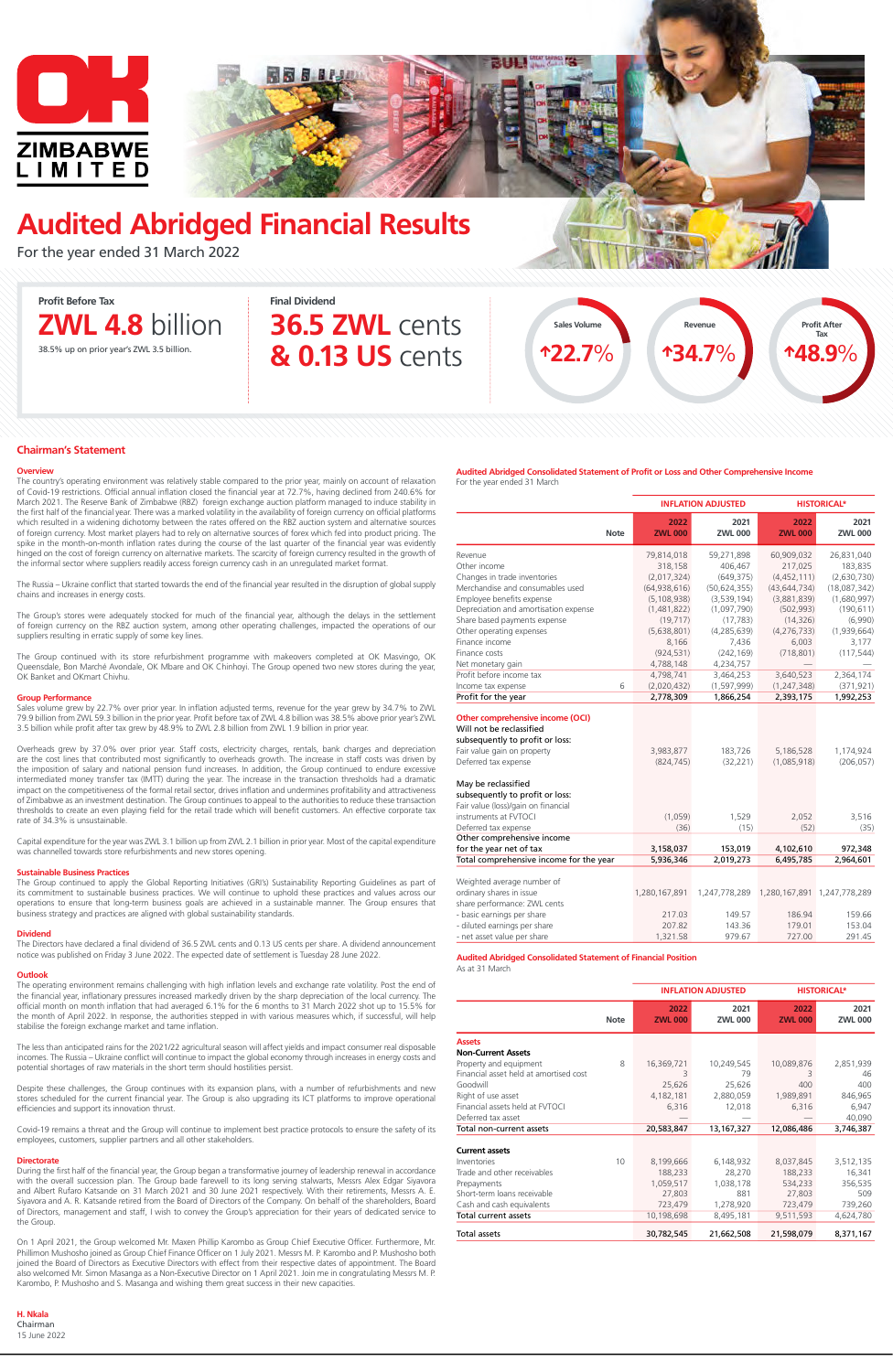**Notes to the Audited Abridged Consolidated Financial Statements** For the year ended 31 March 2022

### **1. General Information**

The Group is a leading supermarket retailer whose business covers three major categories comprising groceries, basic clothing and textiles and houseware products. At the reporting date, the Group was operating from sixty eight shops countrywide and had three wholly owned subsidiaries.

The audited consolidated financial statements of OK Zimbabwe Limited have been prepared in accordance with International Financial Reporting Standards "IFRSs" and in a manner required by the Companies and Other Business Entities Act (Chapter 24:31) and the Zimbabwe Stock Exchange Listing Requirements.

### **2. Basis of Preparation**

## **2.1 Hyper Inflation**

The historical amounts were restated at the end of the reporting period to reflect the general change in purchasing power of the reporting currency (ZWL). Professional judgement was used and appropriate adjustments were made to historical financial statements in preparing financial statements which are IAS 29 (Financial Reporting in Hyperinflationary Economies) compliant. Indices used were obtained from the Zimbabwe Statistical Office for the period from April 2020 to March 2022. The conversion factors used to restate the financial results are as follows:

The financial statements are presented in Zimbabwe dollars (ZWL), which is the functional currency of the Group. All foreign denominated transactions and balances are translated to ZWL in accordance with IAS 21 (The Effects of Changes in Foreign Exchange Rates) at the exchange rate applicable determined using the RBZ Auction rate as a base discounted by the authorised foreign currency discount rate applicable for in-store sale of products in the domestic market at the time of transacting. All values are rounded to the nearest thousand except where otherwise stated.

|                         | Indicies | Conversion<br>Factor |
|-------------------------|----------|----------------------|
| CPI as at 31 March 2022 | 4.766.1  | 1.00                 |
| CPI as at 31 March 2021 | 2.759.8  |                      |

### **2.2 Currency of reporting**

### **2.3 Historical reporting\***

The historical financial disclosure is shown as supplementary information. The information does not comply with the International Financial Reporting Standards in that it has not taken into account the requirements of International Accounting Standard 29 (Financial Reporting in Hyperinflationary Economies). As a result, the auditors have not issued an audit opinion on the historic financial information.

### **3. Statement of Accounting Policy**

The accounting policies are consistent with those used in the prior year.

|    |                                                                                                                                                                                      | <b>INFLATION ADJUSTED</b>                                                              |                                                                          | <b>HISTORICAL*</b>                                                                 |                                                                     |
|----|--------------------------------------------------------------------------------------------------------------------------------------------------------------------------------------|----------------------------------------------------------------------------------------|--------------------------------------------------------------------------|------------------------------------------------------------------------------------|---------------------------------------------------------------------|
|    |                                                                                                                                                                                      | 2022<br><b>ZWL 000</b>                                                                 | 2021<br><b>ZWL 000</b>                                                   | 2022<br><b>ZWL 000</b>                                                             | 2021<br><b>ZWL 000</b>                                              |
| 4. | <b>Capital Expenditure</b>                                                                                                                                                           | 3,056,914                                                                              | 2,122,538                                                                | 2,284,094                                                                          | 1,010,889                                                           |
| 5. | <b>Capital Commitments</b><br>Authorised but not contracted for                                                                                                                      | 7,840,000                                                                              | 2,916,590                                                                | 7,840,000                                                                          | 1,685,890                                                           |
| 6. | <b>Income Tax Expense</b><br>Current income tax<br>- Standard<br>- Aids levv<br>- Withholding tax on interest earned<br>Deferred tax movement                                        | 1,339,988<br>1,300,769<br>39,023<br>196<br>680,444                                     | 1,673,299<br>1,623,830<br>48,715<br>754<br>(75, 300)                     | 1,113,035<br>1,080,463<br>32,414<br>158<br>134,313                                 | 698,757<br>678,108<br>20,343<br>306<br>(326, 836)                   |
|    |                                                                                                                                                                                      | 2,020,432                                                                              | 1,597,999                                                                | 1,247,348                                                                          | 371,921                                                             |
| 7. | <b>Cash Generated from Trading</b><br>Profit before tax<br>Adjusted for:                                                                                                             | 4,798,741                                                                              | 3,464,253                                                                | 3,640,523                                                                          | 2,364,174                                                           |
|    | Finance costs<br>Depreciation and amortisation<br>Share based payments expense<br>Finance income                                                                                     | 924,531<br>1,481,822<br>19,717<br>(8, 166)                                             | 242,169<br>1,097,790<br>17,783<br>(7, 436)                               | 718,801<br>502,993<br>14,326<br>(6,003)                                            | 117,544<br>190,611<br>6,990<br>(3, 177)                             |
|    | Loss/(profit) on sale of property and equipment<br>Re-organisation cost<br>Impact of inflation on cash flows                                                                         | 12,092<br>(1, 557, 656)                                                                | (2, 268)<br>186,311<br>(891, 974)                                        | (21, 179)                                                                          | (5,405)<br>107,694                                                  |
|    |                                                                                                                                                                                      | 5,671,081                                                                              | 4,106,628                                                                | 4,849,461                                                                          | 2,778,431                                                           |
| 8. | <b>Property and Equipment</b><br>At the beginning of the year<br>Asset reclassification<br>Capital expenditure<br>Revaluation<br>Disposals<br>Depreciation<br>At the end of the year | 10,249,545<br>4,643<br>3,056,914<br>3,983,877<br>(42, 136)<br>(883, 122)<br>16,369,721 | 8,676,844<br>2,122,538<br>183,726<br>(8,486)<br>(725, 077)<br>10,249,545 | 2,851,939<br>2,683<br>2,284,094<br>5,186,528<br>(2,361)<br>(233,007)<br>10,089,876 | 750,186<br>1,010,889<br>1,174,924<br>(148)<br>(83,912)<br>2,851,939 |
|    |                                                                                                                                                                                      |                                                                                        |                                                                          |                                                                                    |                                                                     |
| 9. | <b>Trade and Other Payables</b><br>Trade payables<br>Accruals and other payables                                                                                                     | 6,130,263<br>752,526<br>6,882,789                                                      | 5,269,243<br>609,188<br>5,878,431                                        | 6,130,263<br>752,526<br>6,882,789                                                  | 3,045,805<br>352,132<br>3,397,937                                   |
|    | 10. Inventories<br>Consumable stocks<br>Merchandise                                                                                                                                  | 171,967<br>8,027,699<br>8,199,666                                                      | 138,557<br>6,010,375<br>6,148,932                                        | 153,593<br>7,884,252<br>8,037,845                                                  | 79,994<br>3,432,141<br>3,512,135                                    |
|    | 11. Borrowings<br>Unsecured interest bearing loans<br>Bank overdraft                                                                                                                 | 1,713,964<br>1,713,964                                                                 | 279,158<br>210,756<br>489,914                                            | 1,713,964<br>1,713,964                                                             | 161,363<br>121,824<br>283,187                                       |

# **12. Contingent Liabilities**

There were no contingent liabilities at reporting date.

### **13. Going Concern**

The directors and management have assessed the ability of the Group to continue as a going concern and believe the preparation of the abridged financial results on a going concern basis is still appropriate. The Group is capable of settling all its obligations as they fall due while operating profitably. In addition, the Group has banking facilities in place which can be utilised if the need arises.

Directors: H. Nkala (Chairman), M. P. Karombo (Chief Executive Officer), P. Mushosho (Chief Finance Officer), T. L. Gumbo, S. Masanga, R. A. Maunze, R. Mavima, A. S. McLeod, C. J. Goncalves (Alternate), R. J. Moyo, K. Mtemererwa, L. Webster-Rozon

### **14. Audit Opinion**

These financial results should be read in conjunction with the complete set of consolidated financial statements for the year ended 31 March 2022 which have been audited by Deloitte & Touche in accordance with International Standards on Auditing. An unmodified audit opinion has been issued thereon. The engagement partner responsible for the audit was Stelios Michael (PAAB Practice Certificate Number 0443).



### **Audited Abridged Consolidated Statement of Financial Position** (continued) As at 31 March

|                                  |                        | <b>INFLATION ADJUSTED</b> |                        | <b>HISTORICAL*</b>     |
|----------------------------------|------------------------|---------------------------|------------------------|------------------------|
| <b>Note</b>                      | 2022<br><b>ZWL 000</b> | 2021<br><b>ZWL 000</b>    | 2022<br><b>ZWL 000</b> | 2021<br><b>ZWL 000</b> |
| <b>Equity and Liabilities</b>    |                        |                           |                        |                        |
| Equity                           |                        |                           |                        |                        |
| Share capital                    | 7,794                  | 7,789                     | 129                    | 126                    |
| Share premuim                    | 2,580,012              | 2,418,877                 | 269,514                | 147,555                |
| Share based payments reserve     | 128,131                | 108,414                   | 24,842                 | 10,516                 |
| Mark-to-market reserve           | 3,209                  | 4,304                     | 6,222                  | 4,222                  |
| Revaluation reserve              | 3,442,138              | 283,006                   | 5,432,837              | 1,332,227              |
| Non-distributable reserves       | 629,161                | 629,161                   | 9,820                  | 9,820                  |
| Retained earnings                | 10,128,026             | 8,772,594                 | 3,563,416              | 2,132,239              |
| Total equity                     | 16,918,471             | 12,224,145                | 9,306,780              | 3,636,705              |
|                                  |                        |                           |                        |                        |
| <b>Non-current liabilities</b>   |                        |                           |                        |                        |
| Deferred tax liability           | 2,752,968              | 1,247,743                 | 1,180,193              |                        |
| Long term lease liability        | 1,794,104              | 1,288,054                 | 1,794,104              | 744,540                |
| Total non-current liabilities    | 4,547,072              | 2,535,797                 | 2,974,297              | 744,540                |
| <b>Current liabilities</b>       |                        |                           |                        |                        |
| 9<br>Trade and other payables    | 6,882,789              | 5,878,431                 | 6,882,789              | 3,397,937              |
| Provisions                       | 288,277                | 250,696                   | 288,277                | 144,911                |
| Short term lease liability       | 311.030                | 236,000                   | 311,030                | 136,416                |
| Short term borrowings<br>11      | 1.713.964              | 489.914                   | 1,713,964              | 283,187                |
| Current tax liabilities          | 120.942                | 47,525                    | 120.942                | 27,471                 |
| <b>Total current liabilities</b> | 9,317,002              | 6,902,566                 | 9,317,002              | 3,989,922              |
| Total equity and liabilities     | 30,782,545             | 21,662,508                | 21,598,079             | 8,371,167              |

### **Audited Abridged Consolidated Statement of Cash Flows**

For the year ended 31 March

|                                                       |                        | <b>INFLATION ADJUSTED</b> | <b>HISTORICAL*</b>     |                        |
|-------------------------------------------------------|------------------------|---------------------------|------------------------|------------------------|
| <b>Note</b>                                           | 2022<br><b>ZWL 000</b> | 2021<br><b>ZWL 000</b>    | 2022<br><b>ZWL 000</b> | 2021<br><b>ZWL 000</b> |
| Cash flows from operating activities                  |                        |                           |                        |                        |
| Cash generated from trading<br>7                      | 5,671,081              | 4,106,628                 | 4,849,461              | 2,778,431              |
| Working capital changes                               | (1, 187, 149)          | 1,165,715                 | (1, 244, 134)          | (108, 502)             |
| Cash generated from operations                        | 4,483,932              | 5,272,343                 | 3,605,327              | 2,669,929              |
| Finance costs                                         | (927, 479)             | (242, 169)                | (721, 749)             | (117, 544)             |
| Finance income                                        | 8,166                  | 7,436                     | 6,003                  | 3,177                  |
| Tax paid                                              | (1, 266, 571)          | (2, 131, 214)             | (1,019,564)            | (756, 964)             |
| Net cash generated from operating activities          | 2,298,048              | 2,906,396                 | 1,870,017              | 1,798,598              |
| Cash flows from investing activities                  |                        |                           |                        |                        |
| Investments to maintain operations:                   |                        |                           |                        |                        |
| Replacement of property and equipment                 | (1,758,894)            | (1,668,175)               | (1,314,227)            | (794, 492)             |
| Proceeds from disposal of property and equipment      | 30,044                 | 10,754                    | 23,540                 | 5,553                  |
| Increase in short-term loans receivable               | (26, 922)              | (716)                     | (27, 294)              | (481)                  |
| Additions to financial assets held at FVTOCI          |                        | (4,399)                   |                        | (2, 399)               |
|                                                       | (1,755,772)            | (1,662,536)               | (1,317,981)            | (791, 819)             |
| Investments to expand operations:                     |                        |                           |                        |                        |
| Additions to property and equipment                   | (1,298,020)            | (454, 363)                | (969, 867)             | (216, 397)             |
| Proceeds from financial assets held at amortised cost | 76                     | 829                       | 43                     | 69                     |
|                                                       | (1, 297, 944)          | (453, 534)                | (969, 824)             | (216, 328)             |
| Net cash used in investing activities                 | (3,053,716)            | (2, 116, 070)             | (2, 287, 805)          | (1,008,147)            |
|                                                       |                        |                           |                        |                        |
| Cash flows from financing activities                  |                        |                           |                        |                        |
| Dividends paid                                        | (1,422,877)            | (909, 667)                | (961, 998)             | (440, 067)             |
| Proceeds from share options exercised                 | 58,200                 | 3.700                     | 49.976                 | 1,289                  |
| Proceeds from disposal of treasury shares             | 102,940                |                           | 71,986                 |                        |
| Repayment of lease liabilities                        | (242, 688)             | (159, 805)                | (188, 734)             | (76, 037)              |
| Proceeds from borrowings                              | 4,175,822              | 489,914                   | 3,325,933              | 283,187                |
| Repayment of borrowings                               | (2,471,170)            |                           | (1,895,156)            |                        |
| Net cash generated from/(used in)                     |                        |                           |                        |                        |
| financing activities                                  | 200,227                | (575, 858)                | 402,007                | (231, 628)             |
| Net (decrease)/increase in cash                       |                        |                           |                        |                        |
| and cash equivalents                                  | (555, 441)             | 214,468                   | (15, 781)              | 558,823                |
| Cash and cash equivalents at                          |                        |                           |                        |                        |
| the beginning of year                                 | 1,278,920              | 1,064,452                 | 739,260                | 180,437                |
| Cash and cash equivalents at the end of year          | 723,479                | 1,278,920                 | 723,479                | 739,260                |

# **Audited Abridged Consolidated Statement of Changes in Shareholder's Equity**

For the year ended 31 March

|                                                                                 | <b>HISTORICAL*</b><br><b>INFLATION ADJUSTED</b> |                        |                        |                        |
|---------------------------------------------------------------------------------|-------------------------------------------------|------------------------|------------------------|------------------------|
| <b>Note</b>                                                                     | 2022<br><b>ZWL 000</b>                          | 2021<br><b>ZWL 000</b> | 2022<br><b>ZWL 000</b> | 2021<br><b>ZWL 000</b> |
| Shareholders' equity at the beginning of the period<br>Changes in share capital | 12.224.145                                      | 10,906,745             | 3.636.705              | 996.198                |
| Arising from shares issued                                                      | 161,140                                         | 190.011                | 121,962                | 108.983                |

| Recognition of share based payments         | 19,717      | 17.783     | 14,326    | 6.990     |
|---------------------------------------------|-------------|------------|-----------|-----------|
| Changes in distributable reserves           |             |            |           |           |
| Dividends paid                              | (1,422,877) | (909.667)  | (961.998) | (440.067) |
| Total comprehensive income for              |             |            |           |           |
| the year net of tax                         | 5.936.346   | 2.019.273  | 6,495,785 | 2.964.601 |
| Shareholders' equity at the end of the year | 16.918.471  | 12.224.145 | 9.306.780 | 3,636,705 |

**Address:** OK House, 7 Ramon Road, Graniteside, P O Box 3081, Harare, Zimbabwe. Telephone: 263 (242) 7511/9, (242) 7502089/9, (242) 755617, (242) 755632, and (242) 755637 Fax: 263 (242) 757028, (242) 757039. Telex: 26463ZW, email: corpserv@okzim.co.zw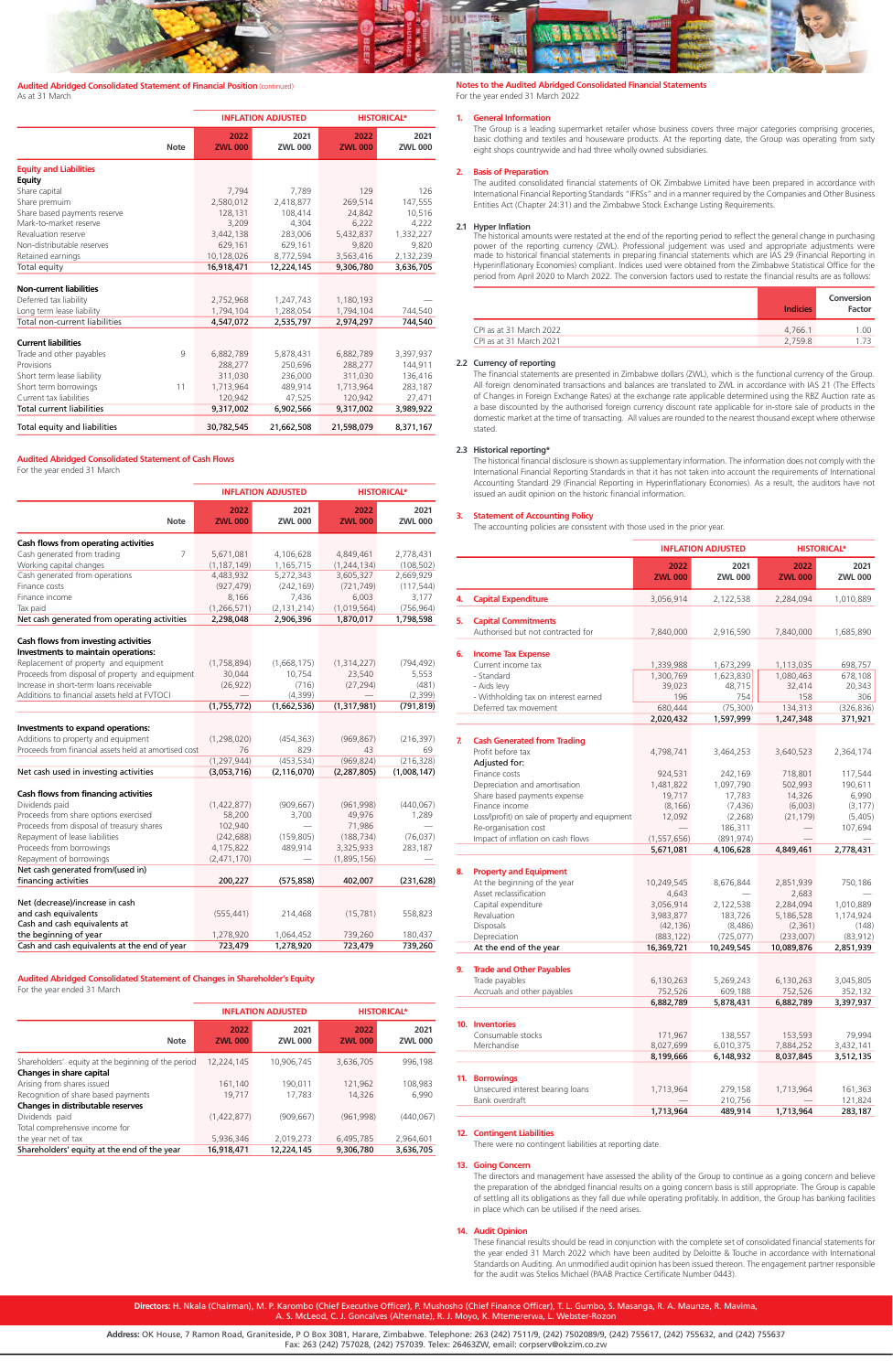# **Deloitte.**

PO Box 267 Harare Zimbabwe

Deloitte & Touche **Registered Auditors** West Block Borrowdale Office Park Borrowdale Road Borrowdale Harare Zimbabwe

Tel: +263 (0) 8677 000261 +263 (0) 8644 041005 Fax: +263 (0) 4 852130 www.deloitte.com

# **INDEPENDENT AUDITOR'S REPORT TO THE MEMBERS OF OK ZIMBABWE LIMITED**

# **REPORT ON THE AUDIT OF THE INFLATION ADJUSTED CONSOLIDATED FINANCIAL STATEMENTS**

# **Opinion**

We have audited the inflation adjusted consolidated financial statements of OK Zimbabwe Limited and its subsidiaries ("the Group") set out on pages 7 to 47, which comprise the inflation adjusted consolidated statement of financial position as at 31 March 2022, and the inflation adjusted consolidated statement of profit or loss and other comprehensive income, the inflation adjusted consolidated statement of changes in equity, and the inflation adjusted consolidated statement of cash flows for the year then ended, and the notes to the inflation adjusted consolidated financial statements, including a summary of significant accounting policies.

In our opinion, the inflation adjusted consolidated financial statements present fairly, in all material respects, the inflation adjusted consolidated financial position of the Group as at 31 March 2022, and its inflation adjusted consolidated financial performance and its inflation adjusted consolidated cash flows for the year then ended in accordance with International Financial Reporting Standards (IFRS) and in the manner required by the Companies and Other Business Entities Act (Chapter 24:31).

# **Basis for Opinion**

We conducted our audit in accordance with International Standards on Auditing (ISA). Our responsibilities under those standards are further described in the *Auditor's Responsibilities for the Audit of the Inflation Adjusted Consolidated Financial Statements* section of our report. We are independent of the Group in accordance with the International Ethics Standards Board for Accountants' Code of Ethics for Professional Accountants (including International Independence Standards) (IESBA Code) together with the ethical requirements that are relevant to our audit of financial statements in Zimbabwe. We have fulfilled our ethical responsibilities in accordance with these requirements and the IESBA code. We believe that the audit evidence we have obtained is sufficient and appropriate to provide a basis for our opinion.

# **Key Audit Matters**

Key audit matters are those matters that, in our professional judgement, were of most significance in our audit of the inflation adjusted consolidated financial statements of the current period. These matters were addressed in the context of our audit of the inflation adjusted consolidated financial statements as a whole, and in forming our opinion thereon, and we do not provide a separate opinion on these matters.

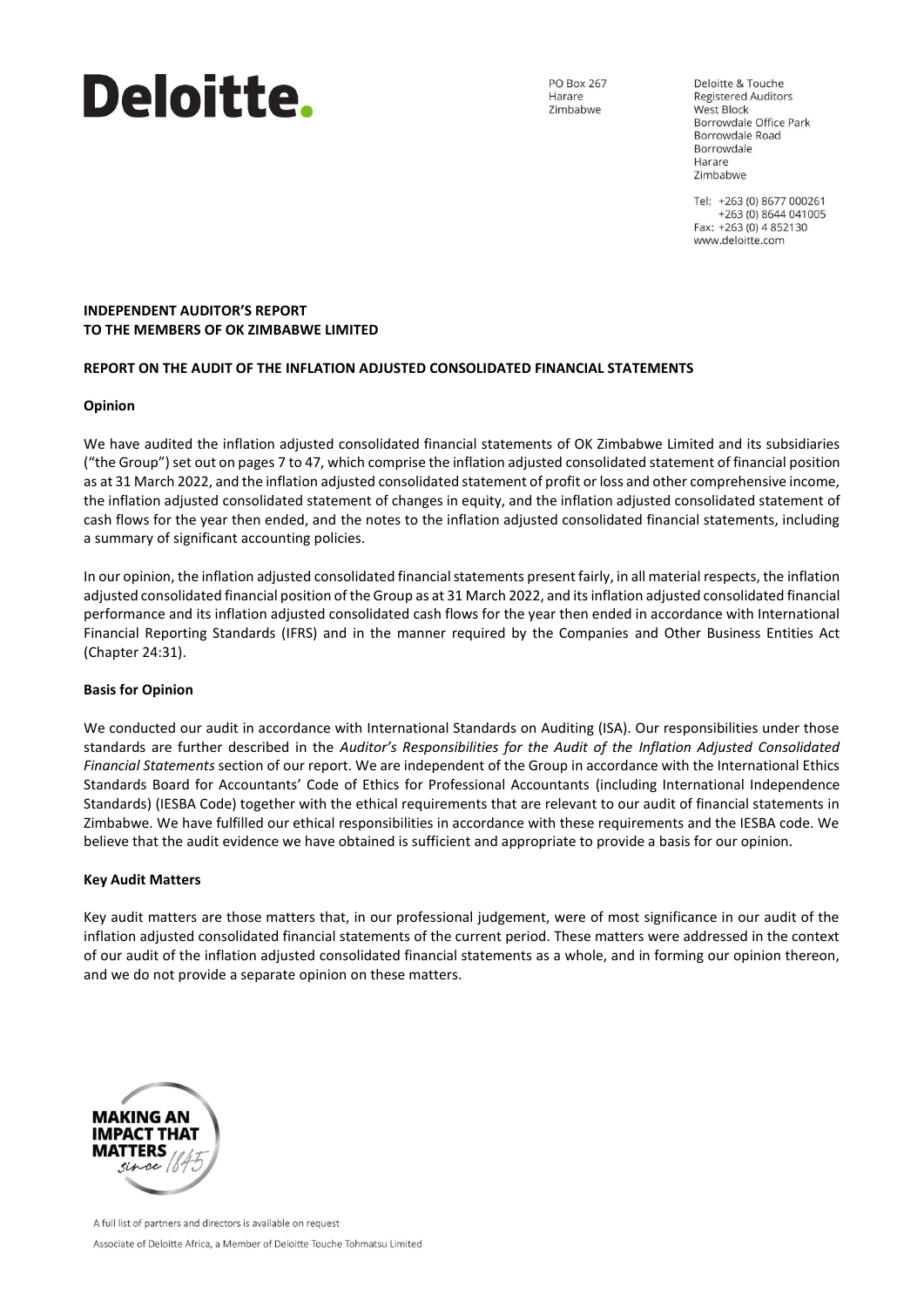# **REPORT ON THE AUDIT OF THE INFLATION ADJUSTED CONSOLIDATED FINANCIAL STATEMENTS (continued)**

# **Key Audit Matters (continued)**

| <b>Key Audit Matter</b>                                                                                                                                                                                                                                                                                                                                                                                                                                                                                                                                                                                                                                                                                                                                                                                                                                                                                                                                                                                                                                                                                                                                                                         | How the matter was addressed in the audit                                                                                                                                                                                                                                                                                                                                                                                                                                                                                                                                                                                                                                                                                                                                                                                                                                                                                                                                                                                                                                                                                                                                                                                                                                                                       |
|-------------------------------------------------------------------------------------------------------------------------------------------------------------------------------------------------------------------------------------------------------------------------------------------------------------------------------------------------------------------------------------------------------------------------------------------------------------------------------------------------------------------------------------------------------------------------------------------------------------------------------------------------------------------------------------------------------------------------------------------------------------------------------------------------------------------------------------------------------------------------------------------------------------------------------------------------------------------------------------------------------------------------------------------------------------------------------------------------------------------------------------------------------------------------------------------------|-----------------------------------------------------------------------------------------------------------------------------------------------------------------------------------------------------------------------------------------------------------------------------------------------------------------------------------------------------------------------------------------------------------------------------------------------------------------------------------------------------------------------------------------------------------------------------------------------------------------------------------------------------------------------------------------------------------------------------------------------------------------------------------------------------------------------------------------------------------------------------------------------------------------------------------------------------------------------------------------------------------------------------------------------------------------------------------------------------------------------------------------------------------------------------------------------------------------------------------------------------------------------------------------------------------------|
| <b>Valuation of freehold land and buildings</b>                                                                                                                                                                                                                                                                                                                                                                                                                                                                                                                                                                                                                                                                                                                                                                                                                                                                                                                                                                                                                                                                                                                                                 |                                                                                                                                                                                                                                                                                                                                                                                                                                                                                                                                                                                                                                                                                                                                                                                                                                                                                                                                                                                                                                                                                                                                                                                                                                                                                                                 |
| As set out in note 9 to the inflation adjusted<br>consolidated financial statements, the Group has<br>freehold land and buildings amounting to ZWL 7.18<br>billion.<br>The directors make use of independent external valuers<br>in determining the fair values of freehold land and<br>buildings. Valuations by their nature require the use of<br>judgment and estimates which involve significant<br>unobservable inputs such as:<br>Market rentals<br>Risk yields<br>Market price per square metre<br>The current economic environment is extremely<br>volatile given the valuation intricacies impacting<br>property in the Zimbabwean market. We identified the<br>valuation of freehold land and buildings as representing<br>a key audit matter due to the significance of the<br>balance to the financial statements as a whole,<br>combined with the level of judgement associated with<br>determining the fair values.<br>The judgements have a higher estimation uncertainty<br>as a result of there being minimal market data arising<br>from a subdued and depressed property market which<br>is largely due to the prevailing liquidity and economic<br>constraints in Zimbabwe. | We performed the following audit procedures:<br>We assessed the competence, capabilities, objectivity, and<br>independence of the directors' independent valuers, and<br>assessed their qualifications.<br>We made enquiries of the directors' independent external<br>valuers to obtain an understanding of the valuation<br>techniques and judgements adopted.<br>With the assistance of our internal specialists, we assessed<br>the work performed by the independent external valuers<br>in valuing of freehold land and buildings by performing the<br>following:<br>Reviewed the work performed by the directors'<br>expert in valuing land and buildings at year end;<br>Assessed the reasonableness and rationale of the key<br>$\bullet$<br>assumptions made and inputs applied;<br>Evaluated the valuation methods used and assessed<br>$\bullet$<br>them<br>for<br>consistency<br>with<br>the<br>reporting<br>requirements;<br>Reviewed the overall logic and mathematical<br>$\bullet$<br>accuracy of the valuations performed;<br>Reviewed the financial statement disclosures for<br>$\bullet$<br>appropriateness and adequacy.<br>Based on the work done, we found the directors'<br>assumptions to be reasonable and the valuation and<br>disclosures of the freehold land and buildings to be |
|                                                                                                                                                                                                                                                                                                                                                                                                                                                                                                                                                                                                                                                                                                                                                                                                                                                                                                                                                                                                                                                                                                                                                                                                 | appropriate.                                                                                                                                                                                                                                                                                                                                                                                                                                                                                                                                                                                                                                                                                                                                                                                                                                                                                                                                                                                                                                                                                                                                                                                                                                                                                                    |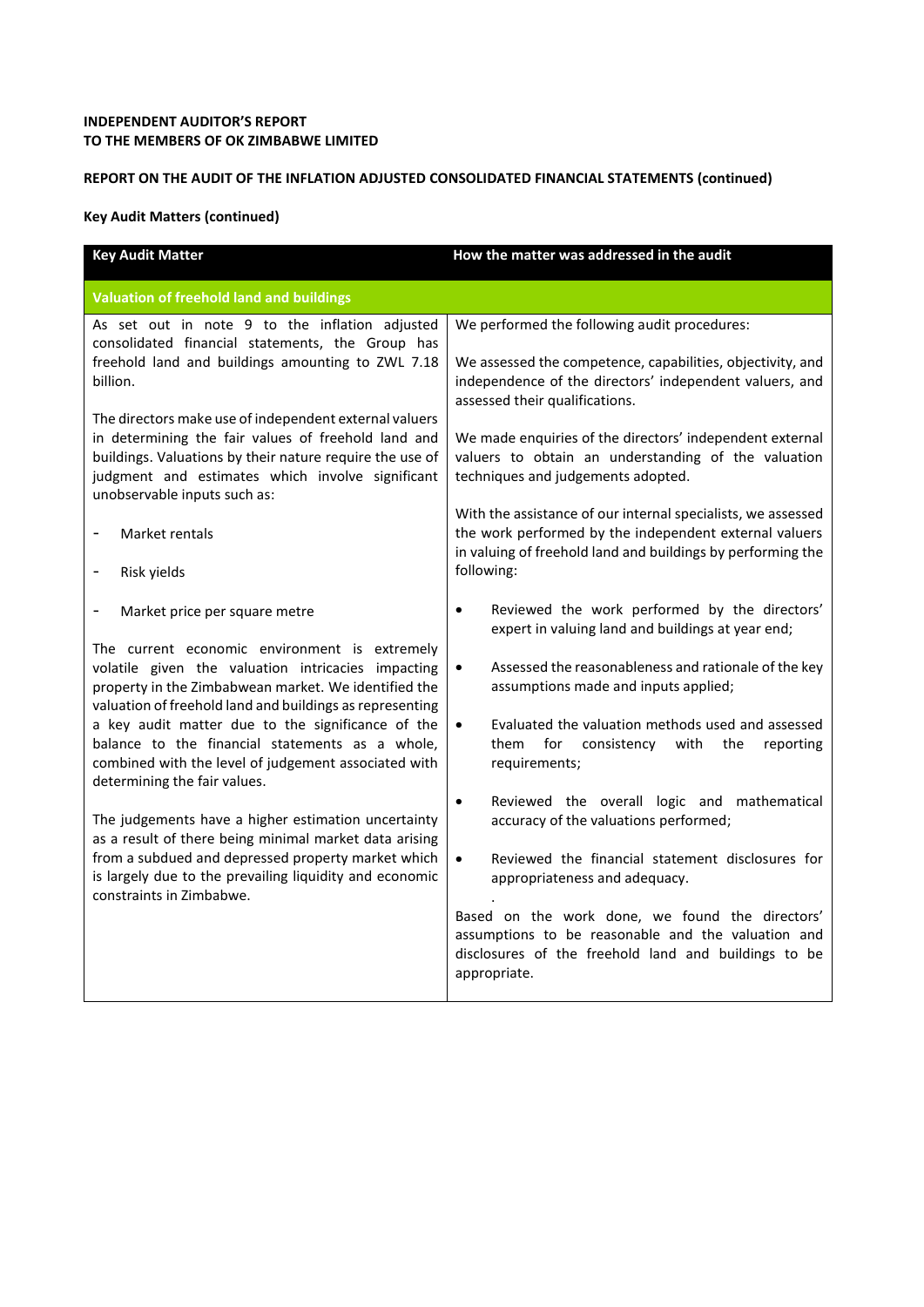# **REPORT ON THE AUDIT OF THE INFLATION ADJUSTED CONSOLIDATED FINANCIAL STATEMENTS (continued)**

# **Other Information**

The directors are responsible for the other information. The other information comprises the Directors' Report, the Directors' Responsibility Statement, as required by the Companies and Other Business Entities Act (Chapter 24:31), the Shareholders' Analysis and the historical cost financial information, which we obtained prior to the date of this auditor's report and the Annual Report, which is expected to be made available to us after that date. The other information does not include the inflation adjusted consolidated financial statements and our auditor's report thereon.

Our opinion on the inflation adjusted consolidated financial statements does not cover the other information and we do not and will not express an audit opinion or any form of assurance conclusion thereon.

In connection with our audit of the inflation adjusted consolidated financial statements, our responsibility is to read the other information and, in doing so, consider whether the other information is materially inconsistent with the inflation adjusted consolidated financial statements or our knowledge obtained in the audit or otherwise appears to be materially misstated.

If, based on the work we have performed on the other information that we obtained prior to the date of this auditor's report, we conclude that there is a material misstatement of this other information, we are required to report that fact. We have nothing to report in this regard.

# **Responsibilities of the Directors for the Inflation Adjusted Consolidated Financial Statements**

The directors are responsible for the preparation and fair presentation of these inflation adjusted consolidated financial statements in accordance with International Financial Reporting Standards (IFRS) and the requirements of the Companies and Other Business Entities Act (Chapter 24:31) and for such internal control as the directors determine is necessary to enable the preparation of inflation adjusted consolidated financial statements that are free from material misstatement, whether due to fraud or error.

In preparing the inflation adjusted consolidated financial statements, the directors are responsible for assessing the Group's ability to continue as a going concern, disclosing, as applicable, matters related to going concern and using the going concern basis of accounting unless the directors either intend to liquidate the Group or to cease operations, or have no realistic alternative but to do so.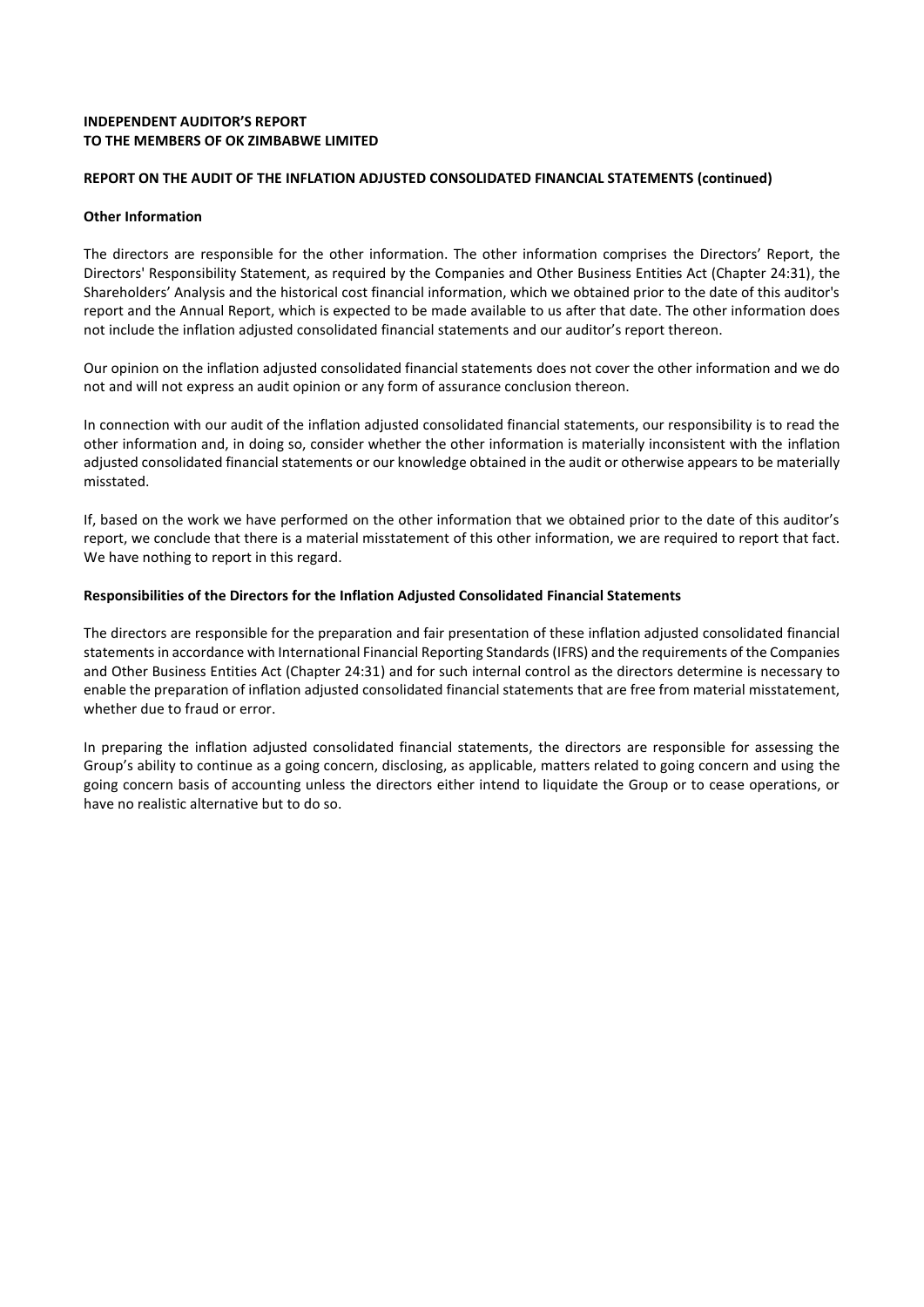# **REPORT ON THE AUDIT OF THE INFLATION ADJUSTED CONSOLIDATED FINANCIAL STATEMENTS (continued)**

# **Auditor's Responsibilities for the Audit of the Inflation Adjusted Consolidated Financial Statements**

Our objectives are to obtain reasonable assurance about whether the inflation adjusted consolidated financial statements as a whole are free from material misstatement, whether due to fraud or error, and to issue an auditor's report that includes our opinion. Reasonable assurance is a high level of assurance, but is not a guarantee that an audit conducted in accordance with ISAs will always detect a material misstatement when it exists. Misstatements can arise from fraud or error and are considered material if, individually or in the aggregate, they could reasonably be expected to influence the economic decisions of users taken on the basis of these inflation adjusted consolidated financial statements.

As part of an audit in accordance with ISAs, we exercise professional judgment and maintain professional skepticism throughout the audit. We also:

- Identify and assess the risks of material misstatement of the inflation adjusted consolidated financial statements, whether due to fraud or error, design and perform audit procedures responsive to those risks, and obtain audit evidence that is sufficient and appropriate to provide a basis for our opinion. The risk of not detecting a material misstatement resulting from fraud is higher than for one resulting from error, as fraud may involve collusion, forgery, intentional omissions, misrepresentations, or the override of internal control.
- Obtain an understanding of internal control relevant to the audit in order to design audit procedures that are appropriate in the circumstances, but not for the purpose of expressing an opinion on the effectiveness of the Group's internal control.
- Evaluate the appropriateness of accounting policies used and the reasonableness of accounting estimates and related disclosures made by the directors.
- Conclude on the appropriateness of the directors' use of the going concern basis of accounting and, based on the audit evidence obtained, whether a material uncertainty exists related to events or conditions that may cast significant doubt on the Group's ability to continue as a going concern. If we conclude that a material uncertainty exists, we are required to draw attention in our auditor's report to the related disclosures in the financial statements or, if such disclosures are inadequate, to modify our opinion. Our conclusions are based on the audit evidence obtained up to the date of our auditor's report. However, future events or conditions may cause the Group to cease to continue as a going concern.
- Evaluate the overall presentation, structure and content of the inflation adjusted consolidated financial statements, including the disclosures, and whether the inflation adjusted consolidated financial statements represent the underlying transactions and events in a manner that achieves fair presentation.
- Obtain sufficient appropriate audit evidence regarding the financial information of the entities or business activities within the Group to express an opinion on the inflation adjusted consolidated financial statements. We are responsible for the direction, supervision and performance of the group audit. We remain solely responsible for our audit opinion.

We communicate with the directors regarding, among other matters, the planned scope and timing of the audit and significant audit findings, including any significant deficiencies in internal control that we identify during our audit.

We also provide those charged with governance with a statement that we have complied with relevant ethical requirements regarding independence, and to communicate with them all relationships and other matters that may reasonably be thought to bear on our independence, and where applicable, actions taken to eliminate threats or safeguards applied.

From the matters communicated with the directors, we determine those matters that were of most significance in the audit of the inflation adjusted consolidated financial statements of the current period and are therefore the key audit matters. We describe these matters in our auditor's report unless law or regulation precludes public disclosure about the matter or when, in extremely rare circumstances, we determine that a matter should not be communicated in our report because the adverse consequences of doing so would reasonably be expected to outweigh the public interest benefits of such communication.